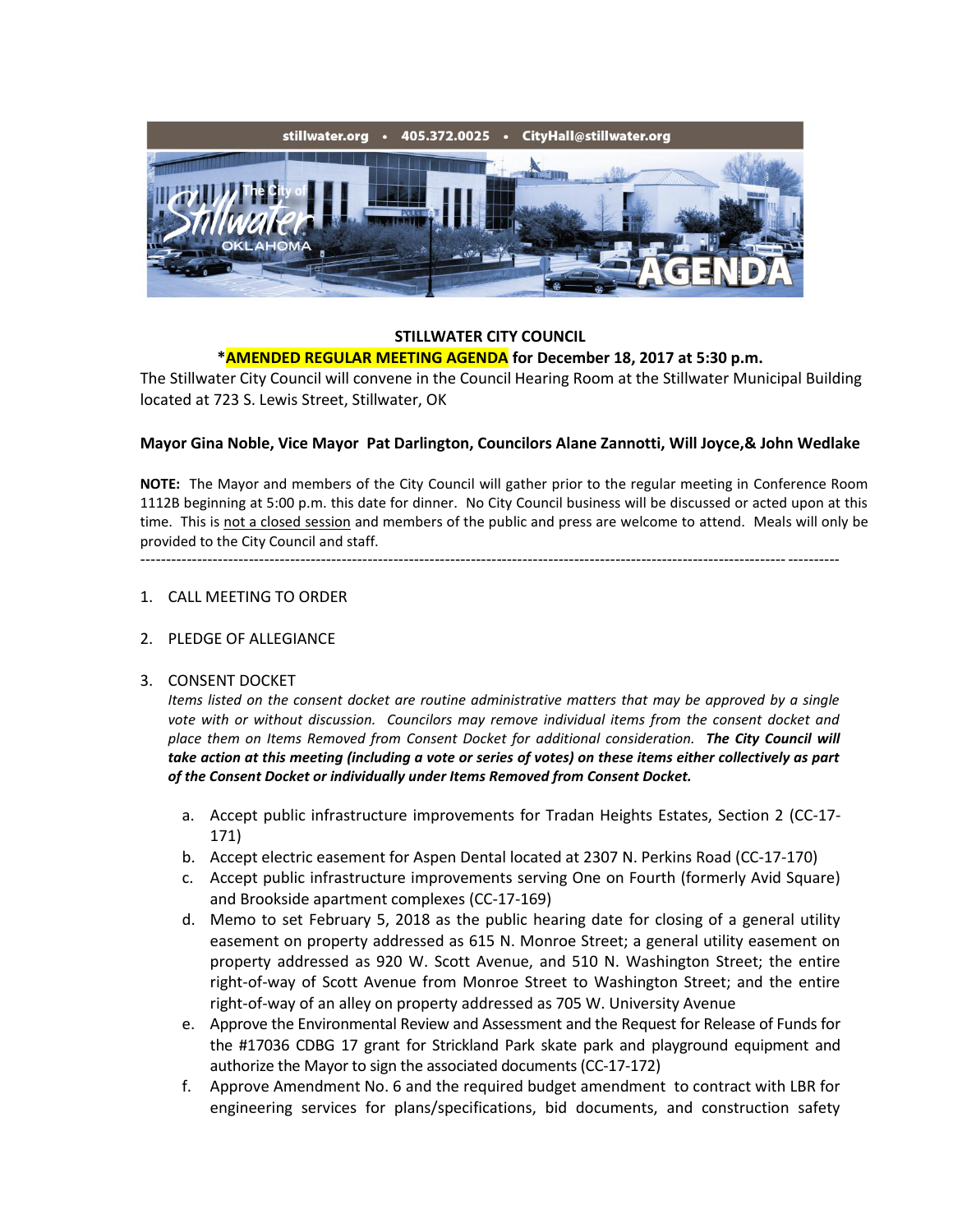plans to remark runway 17-35 and associated taxiways at Stillwater Regional Airport (CC-17-167)

- g. Endorsement of the Pew Charitable Trust Statement of Principles supporting prioritizing infrastructure decisions that will:
	- i) Improve resiliency requirements for buildings and infrastructure systems built before and after flood-related catastrophes;
	- ii) Enhance the use of natural defenses in planning and preparedness; and
	- iii) Reduce unsustainable development in high-risk areas.
- h. Approval of minutes: Regular Meeting December 4, 2017

Executive Session December 4, 2017

## **APPROVED 4-0**

- 4. PUBLIC COMMENT ON AGENDA ITEMS NOT SCHEDULED FOR PUBLIC HEARING
- *The City Council will hear comments on agenda items not scheduled for public hearing from speakers who have submitted a written request in accordance with Sec. 2-25, Stillwater City Code. General information regarding communication with the City Council in this manner is found on the reverse side of the agenda.*
- 5. ITEMS REMOVED FROM CONSENT DOCKET

### 6. PUBLIC HEARINGS

*The City Council will hear public comments, discuss, and take action at this meeting (including a vote or series of votes) on each item listed under Public Hearings unless the agenda entry specifically states that no action will be taken.*

- a. Receive public comment regarding a request for a Map Amendment to rezone property located at 423 W.  $8<sup>th</sup>$  Avenue from the RT Residential One and Two-family district to the RMI Residential Multi-family – Intermediate district (CC-17-168) **DENIED 4-0**
- b. \*Receive public comment regarding a request for closing of all easements between 6<sup>th</sup> and 4<sup>th</sup> Avenues and Willis and McFarland Streets and the entirety of the right-of-way of McFarland Street between  $4<sup>th</sup>$  and  $6<sup>th</sup>$  Avenues and the entirety of the right-of-way of  $5<sup>th</sup>$ Avenue between Willis and McFarland Streets **(See staff memo to postpone to Jan. 8, 2017) POSTPONED TO JANUARY 8, 2018 4-0**

#### 7. GENERAL ORDERS

*The City Council will discuss and take action at this meeting (including a vote or series of votes) on each item listed under General Orders unless the agenda entry specifically states that no action will be taken.*

- a. Presentation on the Oklahoma Aviation and Aerospace Economic Impact Study and Stillwater Regional Airport by Grayson Ardies, Manager Airport Development Division, Oklahoma Aeronautics Commission (CC-17-166) **NO ACTION**
- b. Presentation and acceptance by the City Council of the 2017 Comprehensive Annual Financial Report and FY17 Single Audit report (CC-17-173) **APPROVED 4-0**
- c. Approve budget amendment and authorize expenditure of funds for development engineering review services up to \$230,000 (CC-17-174) **APPROVED 4-0**
- 8. RESOLUTIONS

*The City Council will discuss and take action at this meeting (including a vote or series of votes) on each item listed under Resolutions unless the agenda entry specifically states that no action will be taken.*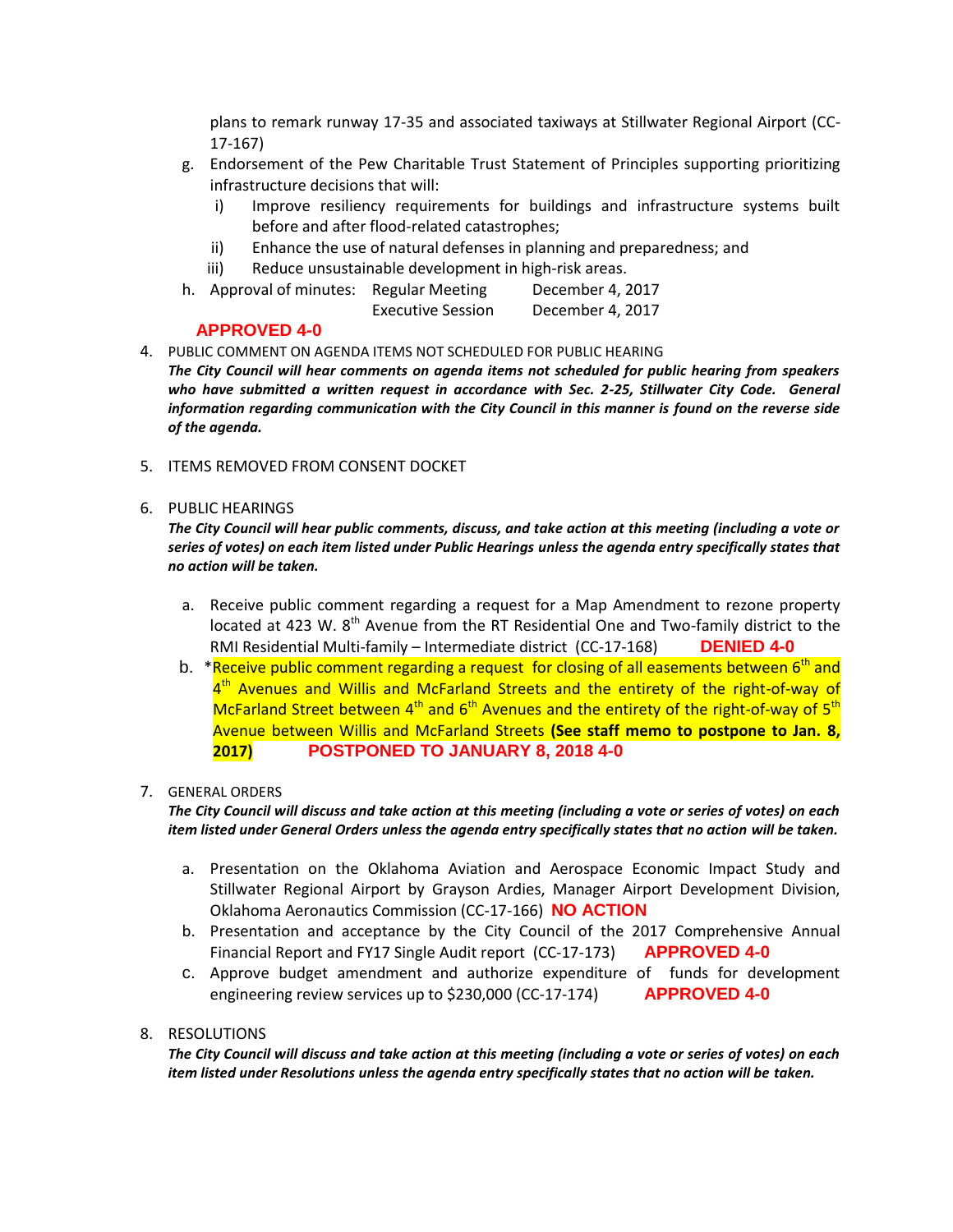a. Resolution No. CC-2017-21: Resolution authorizing the Mayor of the City of Stillwater, Oklahoma, a municipal corporation, to sign and issue an election proclamation calling for a general election and a runoff election, if needed, in the City of Stillwater **APPROVED 4-0**

## 9. ORDINANCES

*The City Council will discuss and take action at this meeting (including a vote or series of votes) on each item listed under Ordinances unless the agenda entry specifically states that no action will be taken.*

## First Reading

- a. \*Ordinance 3393: An ordinance amending the Stillwater City Code by amending Chapter 23, Land Development Code, Article Xiii, Overlay Districts, to create Division 4,  $12<sup>th</sup>$  Avenue Neighborhood Conservation Overlay District, Section 23-276.1, Created; Section 23-276.2, Legal Description; Section 23-276.3, Purpose and Intent; Section 23-276.4, Administration; Section 23-276.5, Permitted Uses; Section 23-276.6, Design Standards; Section 23-276.6.1, Building Front Façade; Section 23-276.6.2, Building Materials; Section 23-276.6.3, Building Design; Section 23-276.7, Accessory Buildings; Section 23-276.8, Driveways; Section 23- 276.9, Lighting; Section 23-276.10, Landscaping; Section 23-276.11, Parking; Section 23- 276.12, Bulk Standards; and Section 23-276.13, Lot Subdivision Requirements **(First Read by Title Only) ADVANCED 4-0**
- b. \*Ordinance 3394: An ordinance amending the Stillwater City Code by amending Chapter 23, Land Development Code, Article Xiii, Overlay Districts, to Create Division 5,  $12<sup>th</sup>$ Avenue Neighborhood Mixed-Use Overlay District, Section 23-277.1, Created; Section 23- 277.2, Legal Description; Section 23-277.3, Purpose and Intent; Section 23-277.4, Administration; Section 23-277.5, Permitted Uses; Section 23-277.6, Permitted Uses, Restrictions; Section 23-277.7, Design Standards; Section 23-277.7.1, Building Front Façade; Section 23-277.7.2, Building Design; Section 23-277.8, Accessory Buildings; Section 23-277.9, Driveways; Section 23-277.10, Lighting; Section 23-277.11, Landscaping; Section 23-277.12, Parking; Section 23-277.13, Signage; Section 23-277-14, Bulk Standards; And Section 23-277.15, Lot Subdivision Requirements **(First Read by Title Only) ADVANCED 4-0**

#### Second Reading

- a. Ordinance 3390: An ordinance closing a utility easement on property addressed as 1710 East 6th Avenue **ADOPTED 4-0**
- b. Ordinance 3391: An ordinance closing a portion of a utility easement on property addressed as 1824 West University Avenue **ADOPTED 4-0**
- c. Ordinance No. 3392: An ordinance rezoning tracts of land addressed as 602 South West Street from CG-PUD, Commerical General District Planned Unit Development, to CG Commercial General District **ADOPTED 4-0**

## 10. REPORTS FROM OFFICERS & BOARDS

*Announcements and remarks about matters of general interest may be made by Councilors, the City Manager, or the City Attorney at this time. Items of City business that may require discussion or action (including a vote or series of votes) are listed below.*

- a. Miscellaneous items from the City Attorney
	- i) Request for an Executive Session pursuant to 25 O.S. §307 (B)(3) for the purpose of confidential communication regarding the purchase or appraisal of real property.
	- ii) Request for an Executive Session pursuant to 25 0.S. §307 (C) (10) for the purpose of conferring on matters pertaining to economic development, including the transfer of